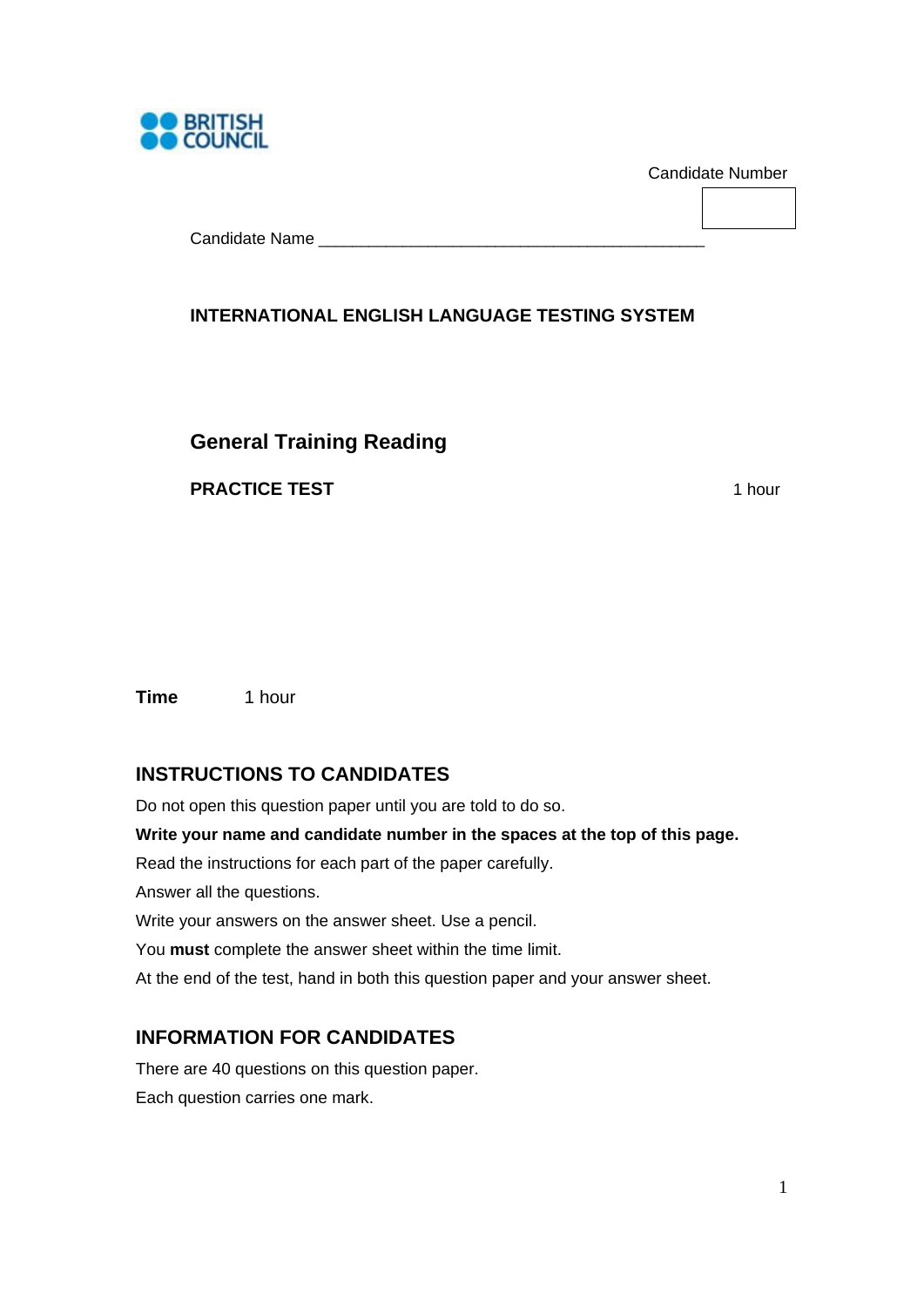

## **SECTION 1 Questions 1–14**

Read the text below and answer Questions 1–8.

## **EMERGENCY PROCEDURES**

#### Revised July 2011

This applies to all persons on the school campus In cases of emergency (e.g. fire), find the nearest teacher who will:

send a messenger at full speed to the Office OR inform the Office via phone ext. 99.

## **PROCEDURE FOR EVACUATION**

- 1. Warning of an emergency evacuation will be marked by a number of short bell rings. (In the event of a power failure, this may be a hand-held bell or siren.)
- 2. All class work will cease immediately.
- 3. Students will leave their bags, books and other possessions where they are.
- 4. Teachers will take the class rolls.
- 5. Classes will vacate the premises using the nearest staircase. If these stairs are inaccessible, use the nearest alternative staircase. Do not use the lifts. Do not run.
- 6. Each class, under the teacher's supervision, will move in a brisk, orderly fashion to the paved quadrangle area adjacent to the car park.
- 7. All support staff will do the same.
- 8. The Marshalling Supervisor, Ms Randall, will be wearing a red cap and she will be waiting there with the master timetable and staff list in her possession.
- 9. Students assemble in the quad with their teacher at the time of evacuation. The teacher will do a head count and check the roll.
- 10. Each teacher sends a student to the Supervisor to report whether all students have been accounted for. After checking, students will sit down (in the event of rain or wet pavement they may remain standing).
- 11. The Supervisor will inform the Office when all staff and students have been accounted for.
- 12. All students, teaching staff and support personnel remain in the evacuation area until the All Clear signal is given.
- 13. The All Clear will be a long bell ring or three blasts on the siren.
- 14. Students will return to class in an orderly manner under teacher guidance.
- 15. In the event of an emergency occurring during lunch or breaks, students are to assemble in their home-room groups in the quad and await their home-room teacher.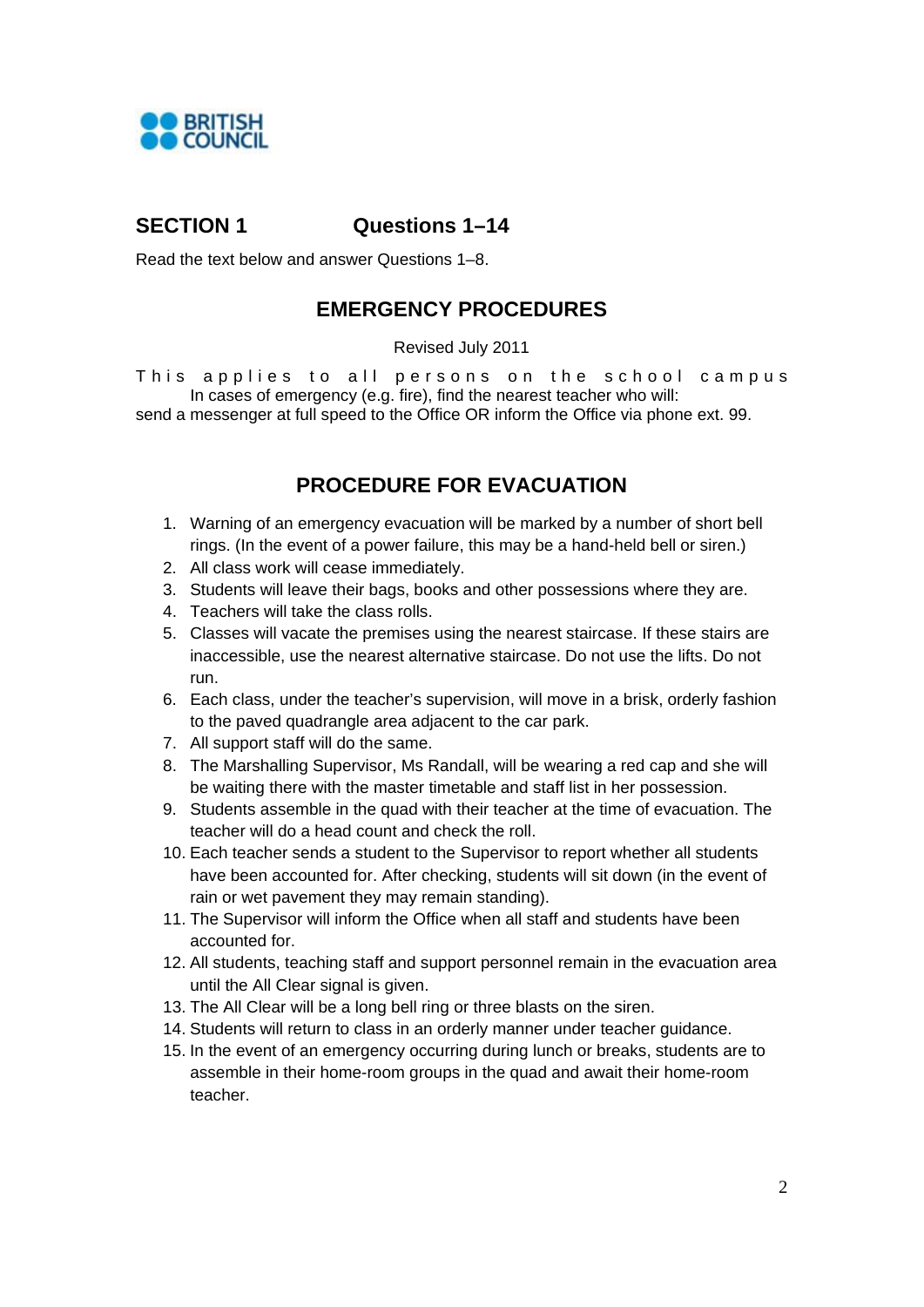

## **Questions 1 - 8**

Complete the sentences below.

Choose **NO MORE THAN THREE WORDS** from the text for each answer.

Write your answers in boxes 1–8 on your answer sheet.

- In an emergency, a teacher will either phone the office or ……………….. .
- The signal for evacuation will normally be several ……………….. .
- If possible, students should leave the building by the ……………….. .
- They then walk quickly to the ……………….. .
- ……………….. will join the teachers and students in the quad.
- Each class teacher will count up his or her students and mark ……………….. .
- After the ……………….. , everyone may return to class.
- If there is an emergency at lunchtime, students gather in the quad in

……………….. and wait for their teacher.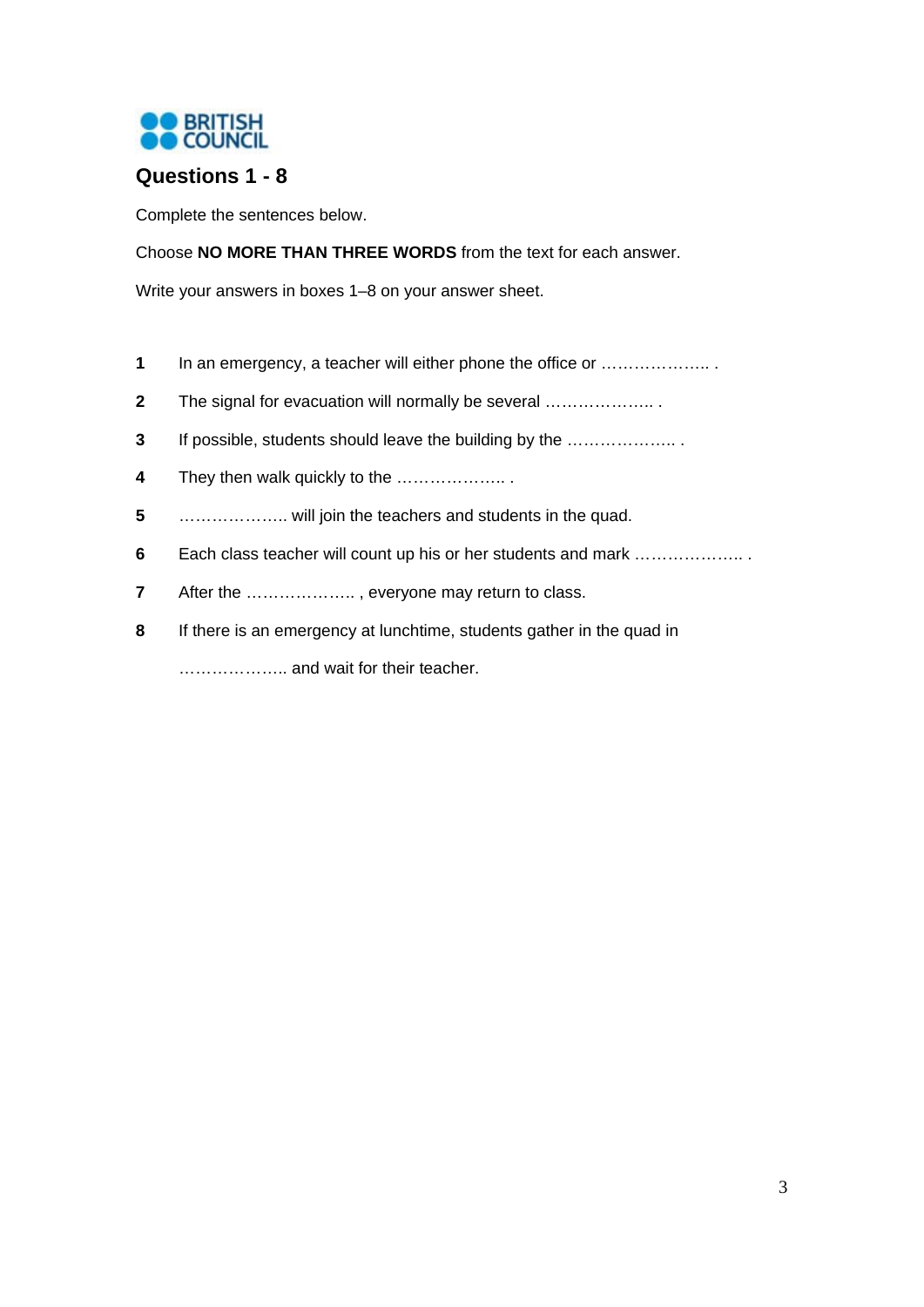

Read the texts below and answer Questions 9–14.

## **Community Education**

### **SHORT COURSES: BUSINESS**

#### **Business Basics**

Gain foundation knowledge for employment in an accounts position with bookkeeping and business basics through to intermediate level; suitable for anyone requiring knowledge from the ground up. Code B/ED011 16<sup>th</sup> or 24<sup>th</sup> April 9am-4pm Cost \$420

#### **Bookkeeping**

This course will provide students with a comprehensive understanding of bookkeeping and a great deal of hands-on experience. Code B/ED020 19<sup>th</sup> April 9am–2.30pm (one session only so advance bookings essential) Cost \$250

#### **New Enterprise Module**

Understand company structures, tax rates, deductions, employer obligations, profit and loss statements, GST and budgeting for tax. Code B/ED030 15<sup>th</sup> or 27<sup>th</sup> May 6pm–9pm Cost \$105

#### **Social Networking – the Latest Marketing Tool**

This broad overview gives you the opportunity to analyse what web technologies are available and how they can benefit your organisation. Code B/ED033  $1<sup>st</sup>$  or  $8<sup>th</sup>$  or  $15<sup>th</sup>$  June 6pm–9pm Cost \$95

#### **Communication**

Take the fear out of talking to large gatherings of people. Gain the public-speaking experience that will empower you with better communication skills and confidence. Code B/ED401 12<sup>th</sup> or 13<sup>th</sup> or 14<sup>th</sup> July 6pm–9pm Cost \$90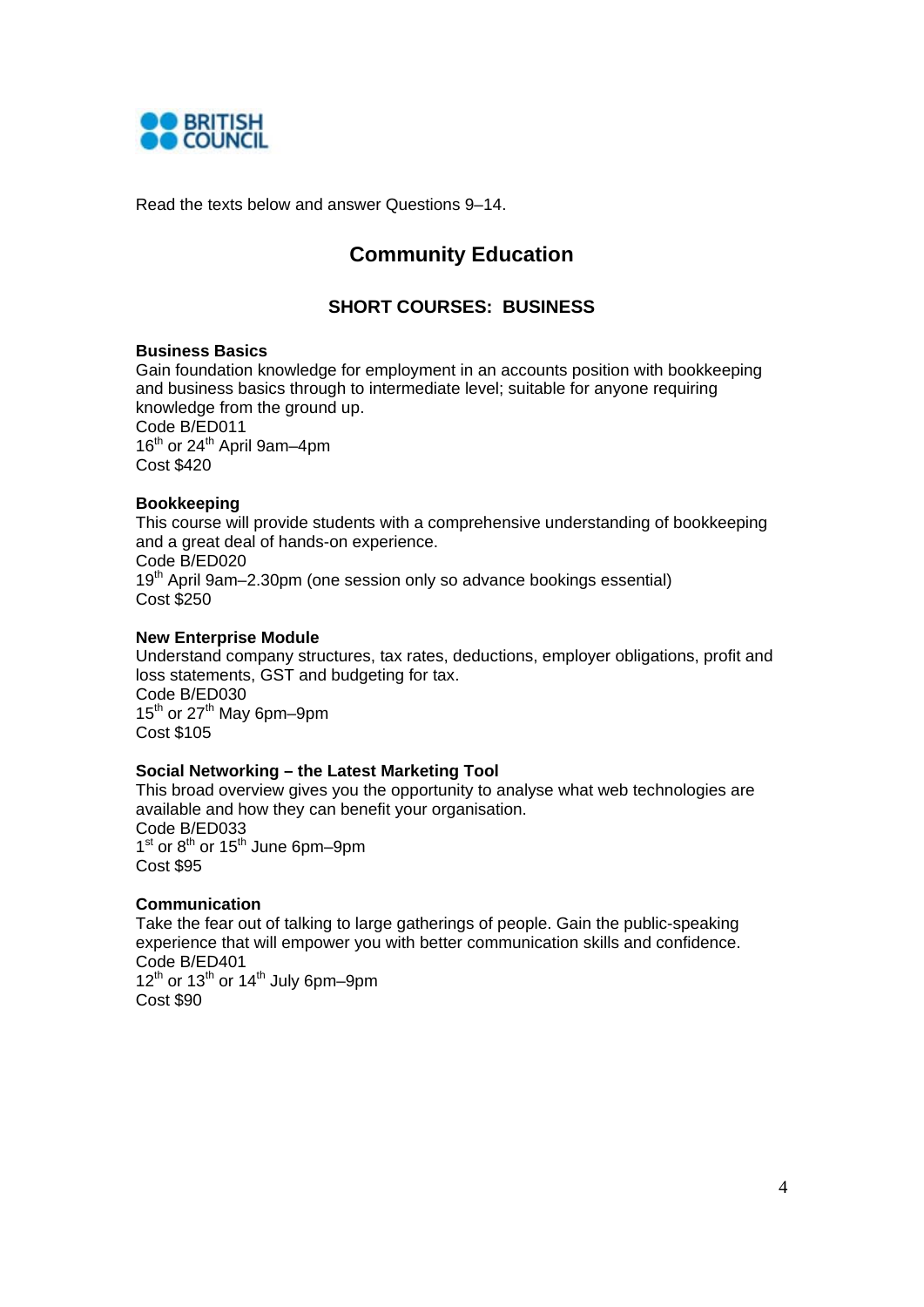

### **Questions 9–14**

Do the following statements agree with the information given in the text?

In boxes 9–14 on your answer sheet, write

| TRUE  | if the statement agrees with the information |
|-------|----------------------------------------------|
| FALSE | if the statement contradicts the information |
|       | NOT GIVEN if there is no information on this |

- **9** Business Basics is appropriate for beginners.
- **10** Bookkeeping has no practical component.
- **11** Bookkeeping is intended for advanced students only.
- **12** The New Enterprise Module can help your business become more profitable.
- **13** Social Networking focuses on a specific website to help your business succeed.
- **14** The Communication class involves speaking in front of an audience.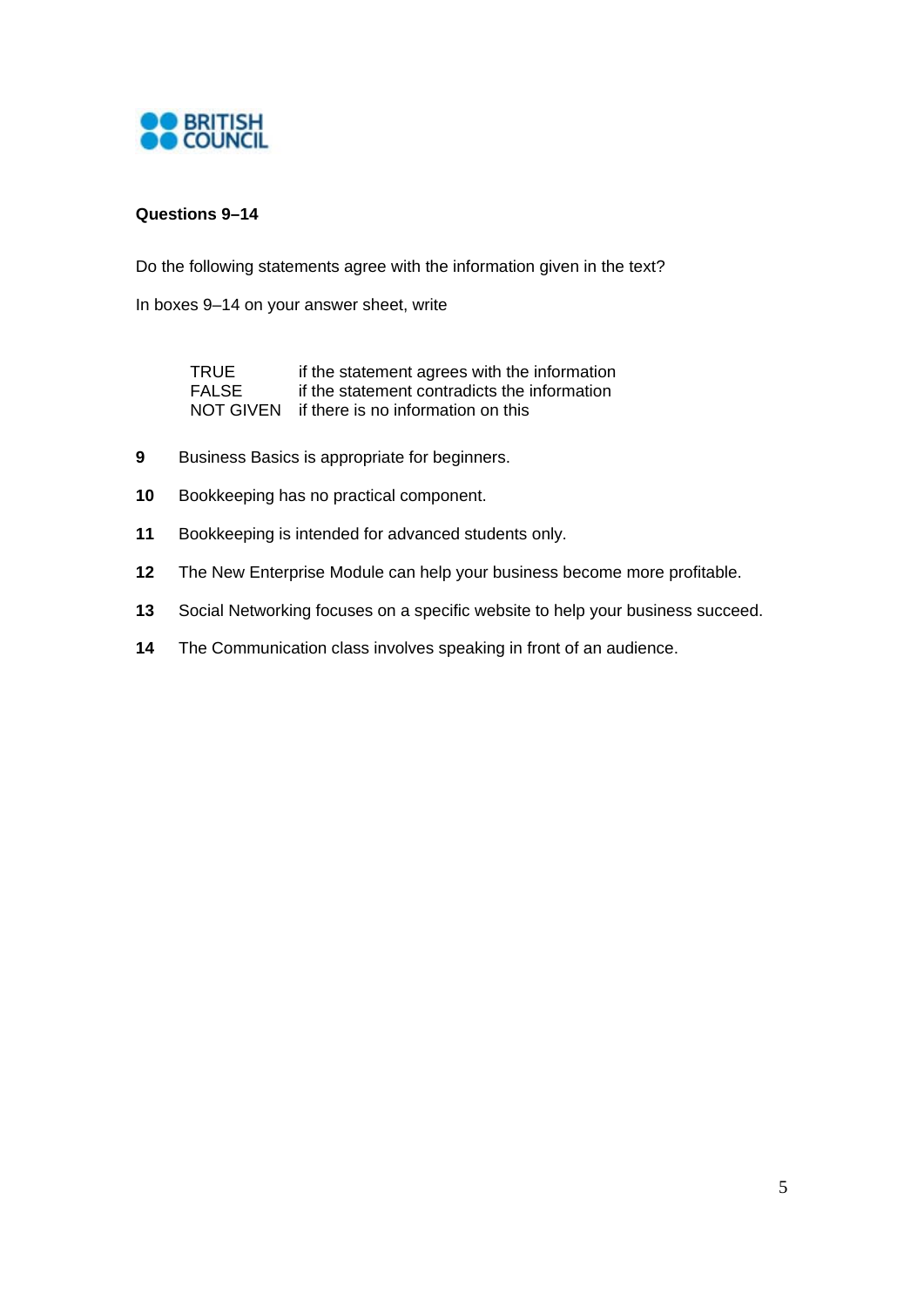

## **SECTION 2 Questions 15–28**

Questions 15–21

The text on the next page has seven sections, A–G.

Choose the correct heading for each section from the list of headings below. Write the correct number, i–x, in boxes 15–21 on your answer sheet.

List of Headings

- i How can reflection problems be avoided?
- ii How long should I work without a break?
- iii What if I experience any problems?
- iv When is the best time to do filing chores?
- v What makes a good seat?
- vi What are the common health problems?
- vii What is the best kind of lighting to have?
- viii What are the roles of management and workers?
- ix Why does a VDU create eye fatigue?
- x Where should I place the documents?
- **15** Section A
- **16** Section B
- **17** Section C
- **18** Section D
- **19** Section E
- **20** Section F
- **21** Section G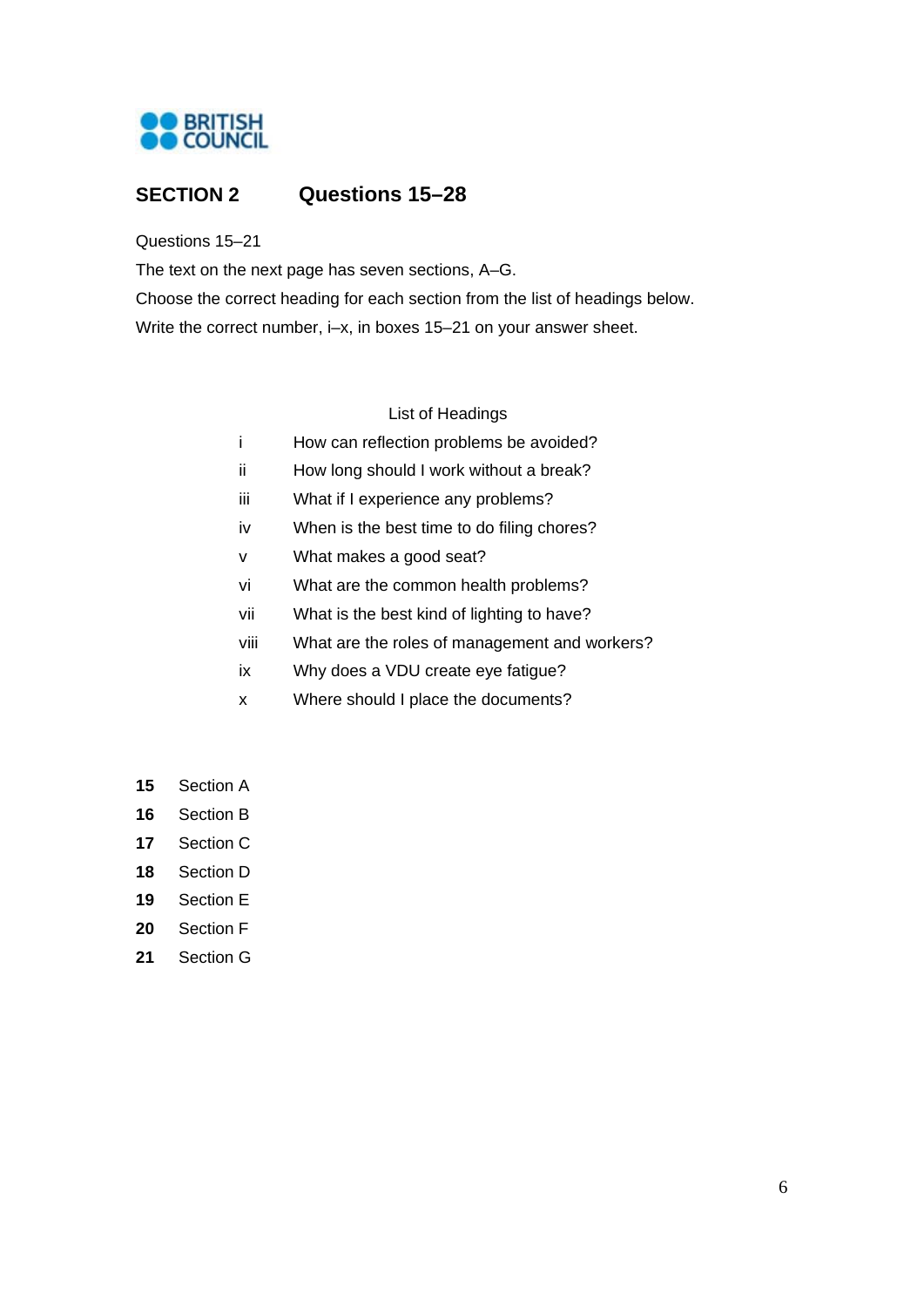

# **BENEFICIAL WORK PRACTICES FOR THE KEYBOARD OPERATOR**

A Sensible work practices are an important factor in the prevention of muscular fatigue; discomfort or pain in the arms, neck, hands or back; or eye strain which can be associated with constant or regular work at a keyboard and visual display unit (VDU).

B It is vital that the employer pays attention to the physical setting such as workplace design, the office environment, and placement of monitors as well as the organisation of the work and individual work habits. Operators must be able to recognise work-related health problems and be given the opportunity to participate in the management of these. Operators should take note of and follow the preventive measures outlined below.

C The typist must be comfortably accommodated in a chair that is adjustable for height with a back rest that is also easily adjustable both for angle and height. The back rest and sitting ledge (with a curved edge) should preferably be cloth-covered to avoid excessive perspiration.

D When the keyboard operator is working from a paper file or manuscript, it should be at the same distance from the eyes as the screen. The most convenient position can be found by using some sort of holder. Individual arrangement will vary according to whether the operator spends more time looking at the VDU or the paper – whichever the eyes are focused on for the majority of time should be put directly in front of the operator.

E While keying, it is advisable to have frequent but short pauses of around thirty to sixty seconds to proofread. When doing this, relax your hands. After you have been keying for sixty minutes, you should have a ten minute change of activity. During this spell it is important that you do not remain seated but stand up or walk around. This period could be profitably used to do filing or collect and deliver documents.

F Generally, the best position for a VDU is at right angles to the window. If this is not possible then glare from the window can be controlled by blinds, curtains or movable screens. Keep the face of the VDU vertical to avoid glare from overhead lighting.

G Unsatisfactory work practices or working conditions may result in aches or pain. Symptoms should be reported to your supervisor early on so that the cause of the trouble can be corrected and the operator should seek medical attention.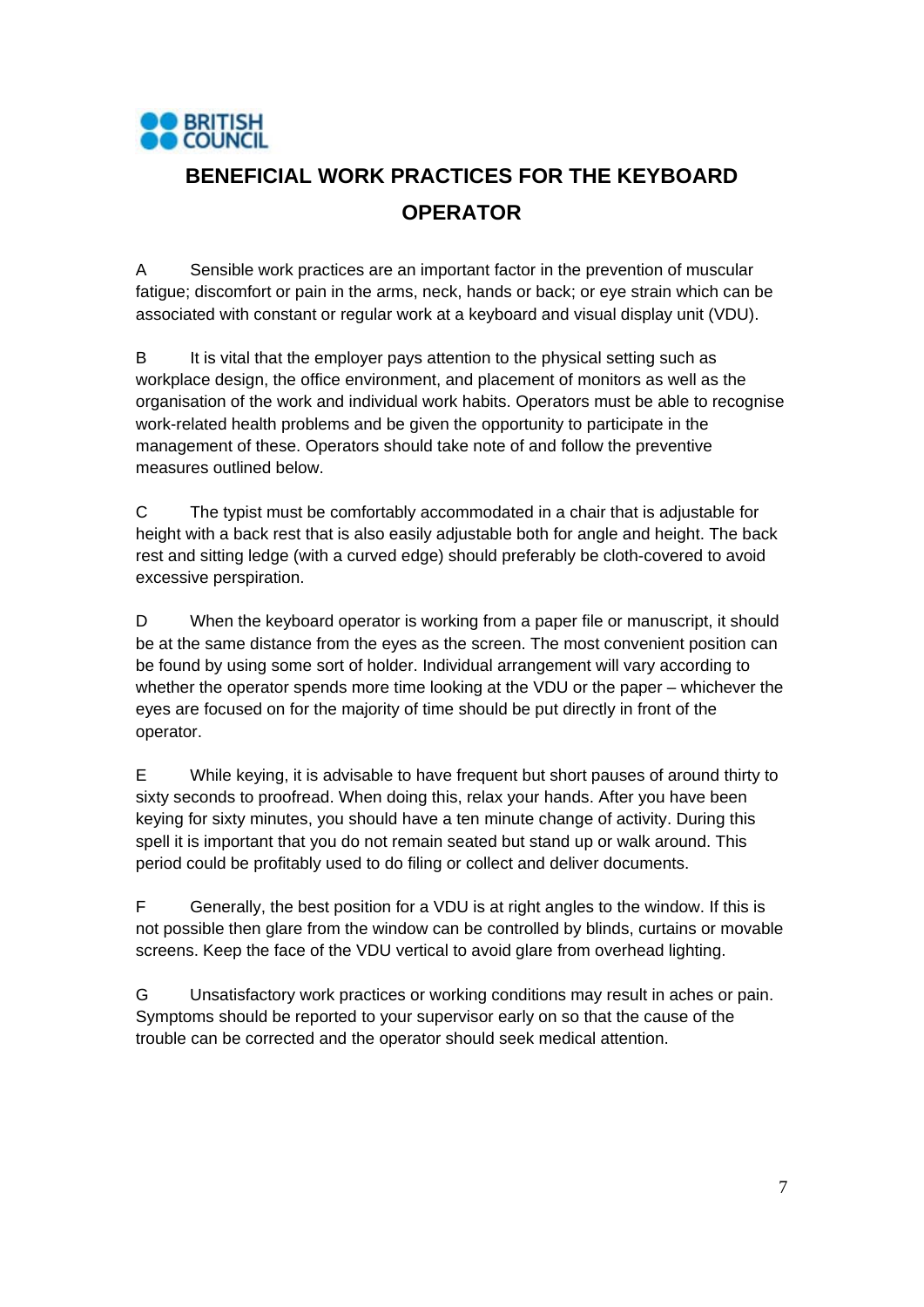

### **QUESTIONS 22–28**

Read the text below and answer Questions 22–28.

## **Workplace dismissals**

#### **Before the dismissal**

If an employer wants to dismiss an employee, there is a process to be followed. Instances of minor misconduct and poor performance must first be addressed through some preliminary steps.

Firstly, you should be given an improvement note. This will explain the problem, outline any necessary changes and offer some assistance in correcting the situation. Then, if your employer does not think your performance has improved, you may be given a written warning. The last step is called a final written warning which will inform you that you will be dismissed unless there are improvements in performance. If there is no improvement, your employer can begin the dismissal procedure.

The dismissal procedure begins with a letter from the employer setting out the charges made against the employee. The employee will be invited to a meeting to discuss these accusations. If the employee denies the charges, he is given the opportunity to appear at a formal appeal hearing in front of a different manager. After this, a decision is made as to whether the employee will be let go or not.

#### **Dismissals**

Of the various types of dismissal, a fair dismissal is the best kind if an employer wants an employee out of the workplace. A fair dismissal is legally and contractually strong and it means all the necessary procedures have been correctly followed. In cases where an employee's misconduct has been very serious, however, an employer may not have to follow all of these procedures. If the employer can prove that the employee's behaviour was illegal, dangerous or severely wrong, the employee can be dismissed immediately: a procedure known as summary dismissal.

Sometimes a dismissal is not considered to have taken place fairly. One of these types is wrongful dismissal and involves a breach of contract by the employer. This could involve dismissing an employee without notice or without following proper disciplinary and dismissal procedures. Another type, unfair dismissal, is when an employee is sacked without good cause.

There is another kind of dismissal, known as constructive dismissal, which is slightly peculiar because the employee is not actually openly dismissed by the employer. In this case the employee is forced into resigning by an employer who tries to make significant changes to the original contract. This could mean an employee might have to work night shifts after originally signing on for day work, or he could be made to work in dangerous conditions.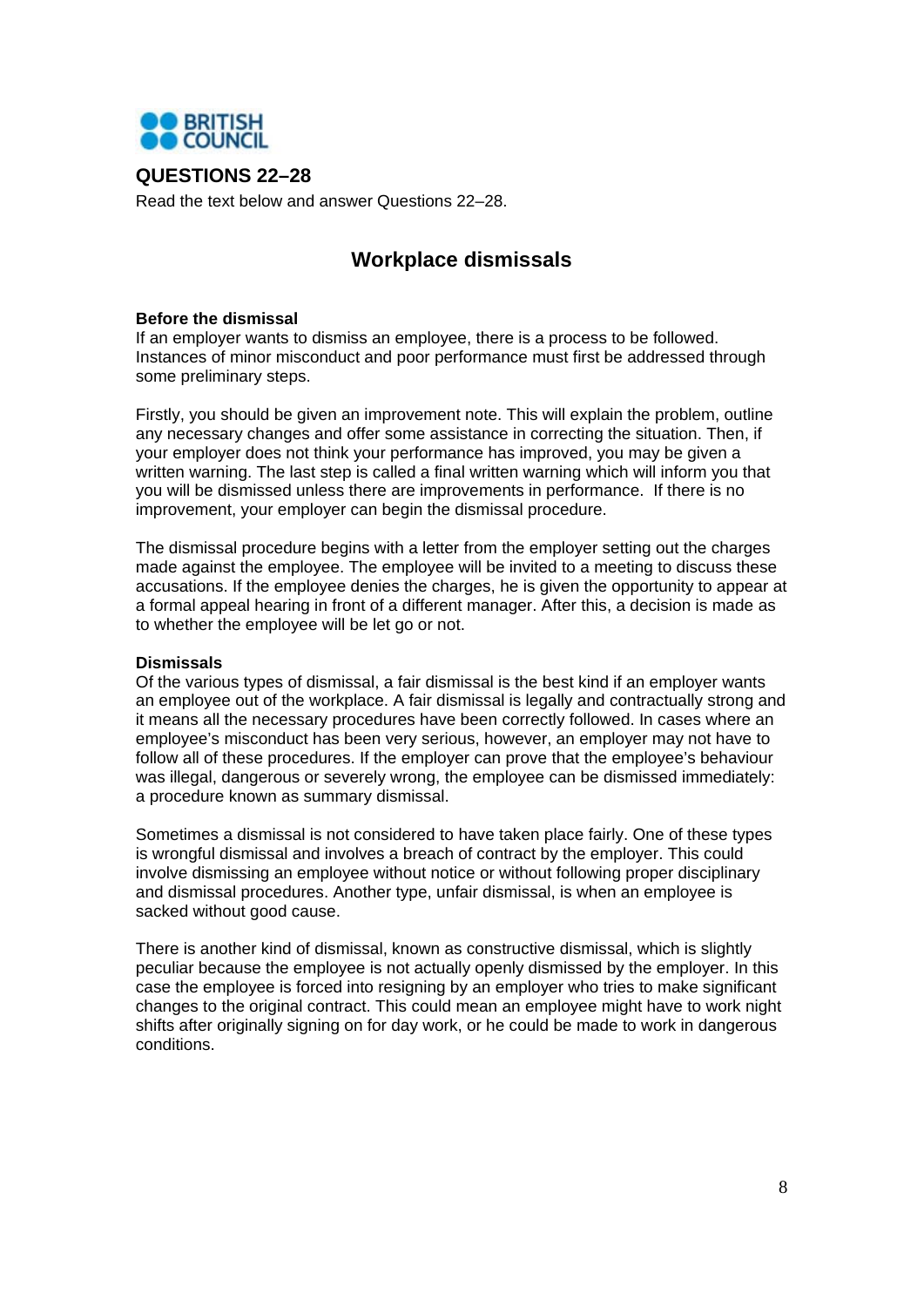

Questions 22 and 23

Complete the sentences below.

Choose NO MORE THAN THREE WORDS from the text for each answer.

Write your answers in boxes 22–23 on your answer sheet.

- **22** If an employee receives a ……………….. , this means he will lose his job if his work does not get better.
- **23** If an employee does not accept the reasons for his dismissal, a ……………….. can be arranged.

#### Questions 24–28

Look at the following descriptions (Questions 24–28) and the list of terms in the box below.

Match each description with the correct term A–E.

Write the appropriate letter A–E in boxes 24–28 on your answer sheet.

- **24** An employee is asked to leave work straight away because he has done something really bad.
- **25** An employee is pressured to leave his job unless he accepts conditions that are very different from those agreed to in the beginning.
- **26** An employer gets rid of an employee without keeping to conditions in the contract.
- **27** The reason for an employee's dismissal is not considered good enough.
- **28** The reasons for an employee's dismissal are acceptable by law and the terms of the employment contract.
	- **A** Fair dismissal
	- **B** Summary dismissal
	- **C** Unfair dismissal
	- **D** Wrongful dismissal
	- **E** Constructive dismissal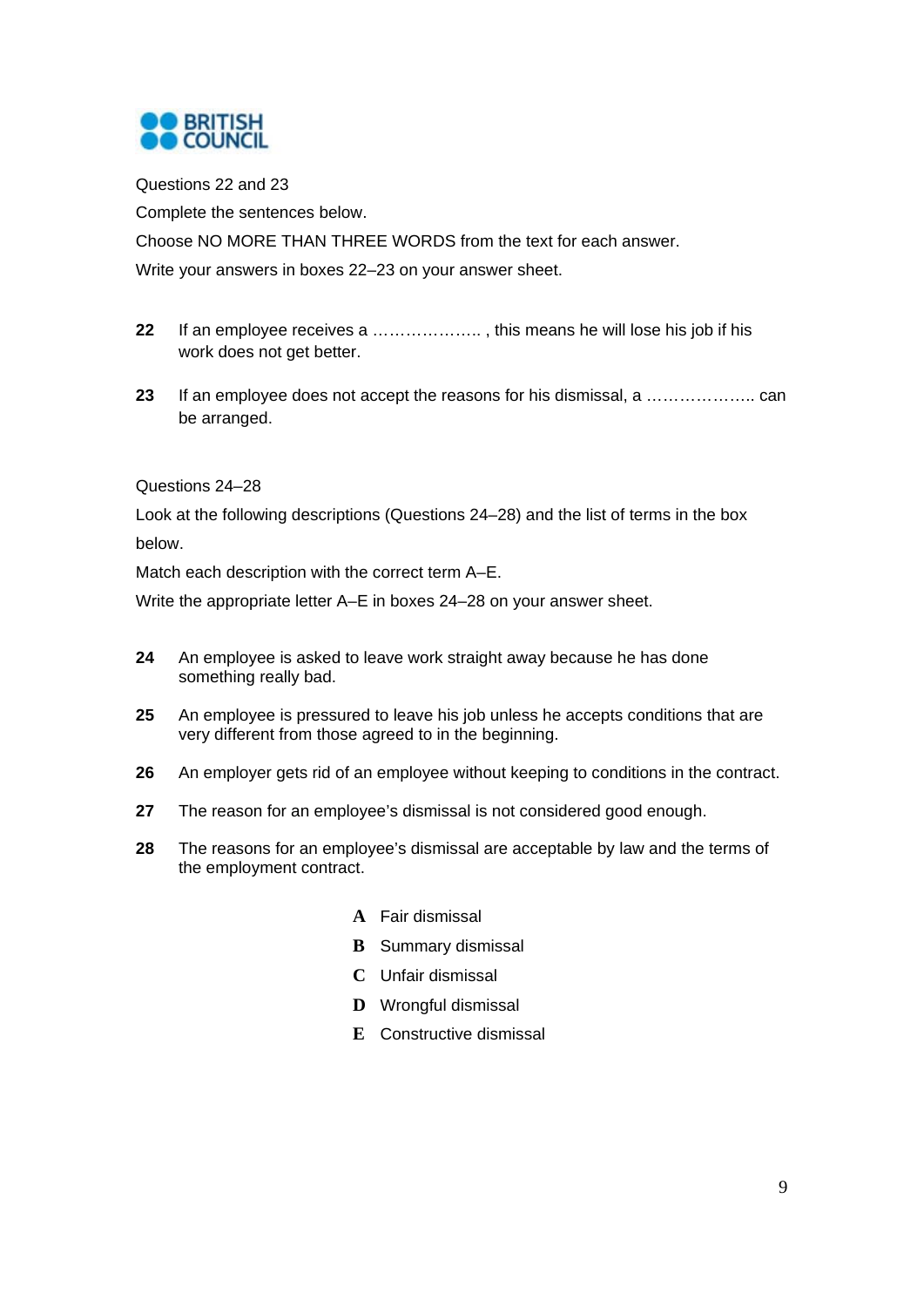

## **SECTION 3 QUESTIONS 29–40**

Read the text below and answer Questions 29–40.





A From the very first caveman to scale a tree or hang from a cliff face, to the mighty armies of the Greco-Roman empires and the gymnasiums of modern American high schools, calisthenics has endured and thrived because of its simplicity and utility. Unlike strength training which involves weights, machines or resistance bands, calisthenics uses only the body's own weight for physical development.

B Calisthenics enters the historical record at around 480 B.C., with Herodotus' account of the Battle of Thermopolylae. Herodotus reported that, prior to the battle, the god-king Xerxes sent a scout party to spy on his Spartan enemies. The scouts informed Xerxes that the Spartans, under the leadership of King Leonidas, were practicing some kind of bizarre, synchronised movements akin to a tribal dance. Xerxes was greatly amused. His own army was comprised of over 120,000 men, while the Spartans had just 300. Leonidas was informed that he must retreat or face annihilation. The Spartans did not retreat, however, and in the ensuing battle they managed to hold Xerxes' enormous army at bay for some time until reinforcements arrived. It turns out their tribal dance was not a superstitious ritual but a form of calisthenics by which they were building aweinspiring physical strength and endurance.

C The Greeks took calisthenics seriously not only as a form of military discipline and strength, but also as an artistic expression of movement and an aesthetically ideal physique. Indeed, the term calisthenics itself is derived from the Greek words for beauty and strength. We know from historical records and images from pottery, mosaics and sculptures of the period that the ancient Olympians took calisthenics training seriously.

They were greatly admired – and still are, today – for their combination of athleticism and physical beauty. You may have heard a friend whimsically sigh and mention that someone 'has the body of a Greek god'. This expression has travelled through centuries and continents, and the source of this envy and admiration is the calisthenics method.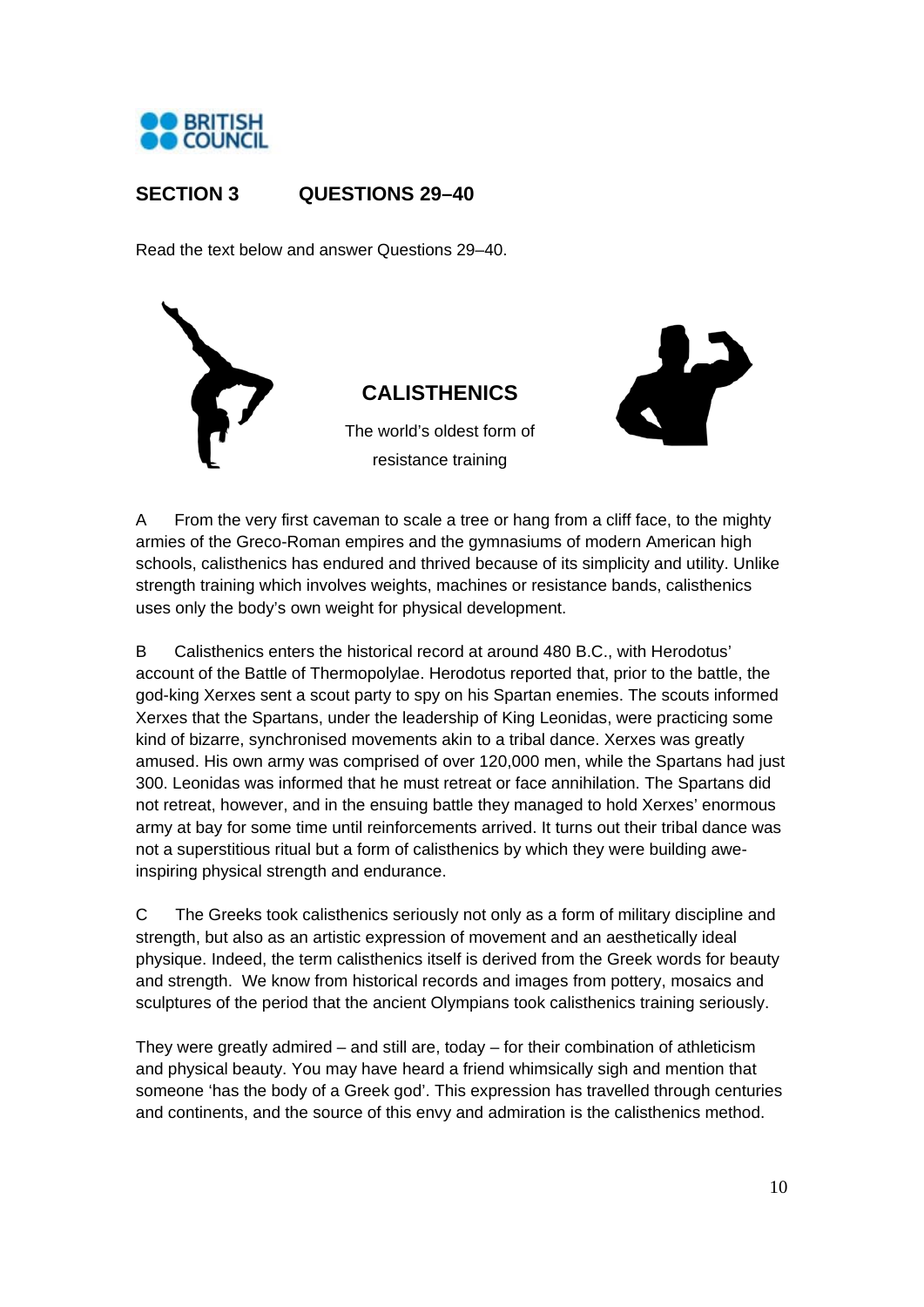

D Calisthenics experienced its second golden age in the 1800s. This century saw the birth of gymnastics, an organised sport that uses a range of bars, rings, vaulting horses and balancing beams to display physical prowess. This period is also when the phenomena of strongmen developed. These were people of astounding physical strength and development who forged nomadic careers by demonstrating outlandish feats of strength to stunned populations. Most of these men trained using hand balancing and horizontal bars, as modern weight machines had not yet been invented.

E In the 1950s, Angelo Siciliano – who went by the stage name Charles Atlas – was crowned "The World's Most Perfectly Developed Man". Atlas's own approach stemmed from traditional calisthenics, and through a series of mail order comic books he taught these methods to hundreds of thousands of children and young adults through the 1960s and 1970s. But Atlas was the last of a dying breed. The tides were turning, fitness methods were drifting away from calisthenics, and no widely-regarded proponent of the method would ever succeed him.

F In the 1960s and 1970s calisthenics and the goal of functional strength combined with physical beauty was replaced by an emphasis on huge muscles at any cost. This became the sport of body building. Although body building's pioneers were drawn from the calisthenics tradition, the sole goal soon became an increase in muscle size. Body building icons, people such as Arnold Schwarzenegger and Sergio Oliva, were called mass monsters because of their imposing physiques. Physical development of this nature was only attainable through the use of anabolic steroids, synthetic hormones which boosted muscle development while harming overall health. These body builders also relied on free weights and machines, which allowed them to target and bloat the size of individual muscles rather than develop a naturally proportioned body. Calisthenics, with its emphasis on physical beauty and a balance in proportions, had little to offer the mass monsters.

G In this "bigger is better" climate, calisthenics was relegated to groups perceived to be vulnerable, such as women, people recuperating from injuries and school students. Although some of the strongest and most physically developed human beings ever to have lived acquired their abilities through the use of sophisticated calisthenics, a great deal of this knowledge was discarded and the method was reduced to nothing more than

an easily accessible and readily available activity. Those who mastered the rudimentary skills of calisthenics could expect to graduate to weight training rather than advanced calisthenics.

H In recent years, however, fitness trends have been shifting back toward the use of calisthenics. Bodybuilding approaches that promote excessive muscle development frequently lead to joint pain, injuries, unbalanced physiques and weak cardiovascular health. As a result, many of the newest and most popular gyms and programmes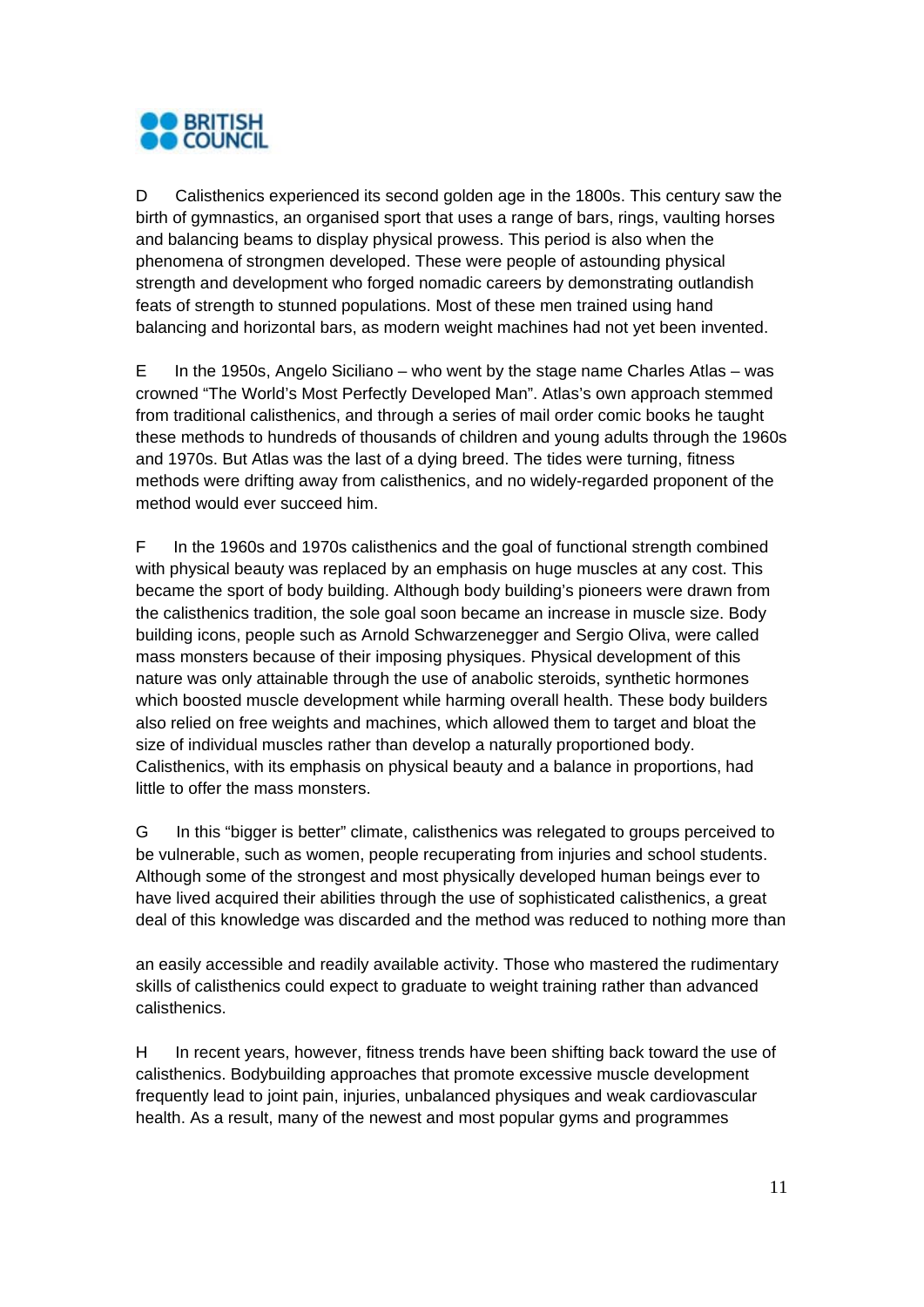

emphasise calisthenics-based methods instead. Modern practices often combine elements from a number of related traditions such as yoga, Pilates, kettle-ball training, gymnastics and traditional Greco-Roman calisthenics. Many people are keen to recover the original Greek vision of physical beauty and strength and harmony of the mind-body connection.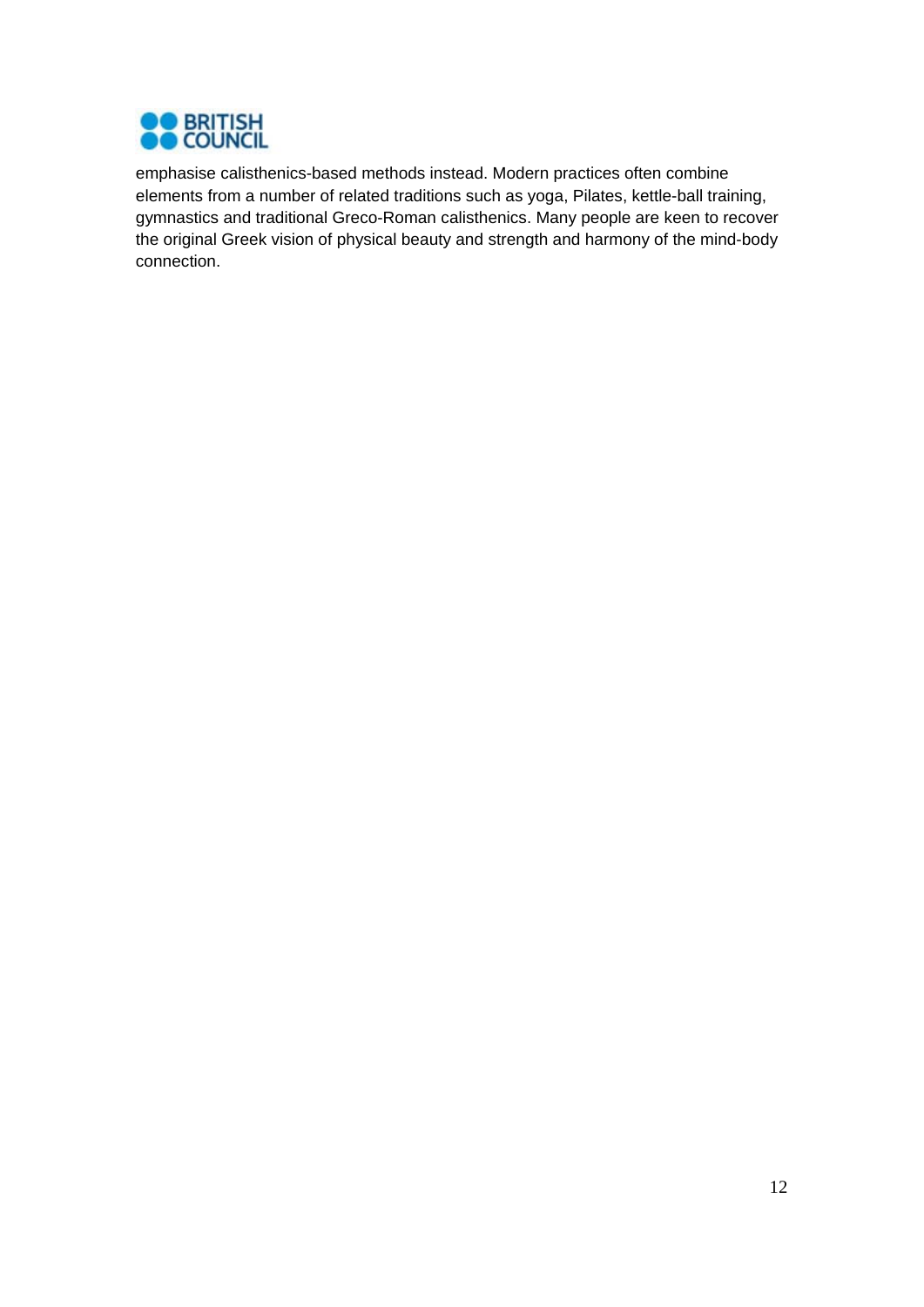

## **QUESTIONS 29–35**

The text has eight paragraphs, A–H.

Which paragraph contains the following information?

Write the correct letter, A–H, in boxes, 29–35 on your answer sheet.

- the origin of the word 'calisthenics'
- the last popular supporter of calisthenics
- the first use of calisthenics as a training method
- a multidisciplinary approach to all-round health and strength
- reasons for the survival of calisthenics throughout the ages
- the use of a medical substance to increase muscle mass and strength
- a reference to travelling showmen who displayed their strength for audiences